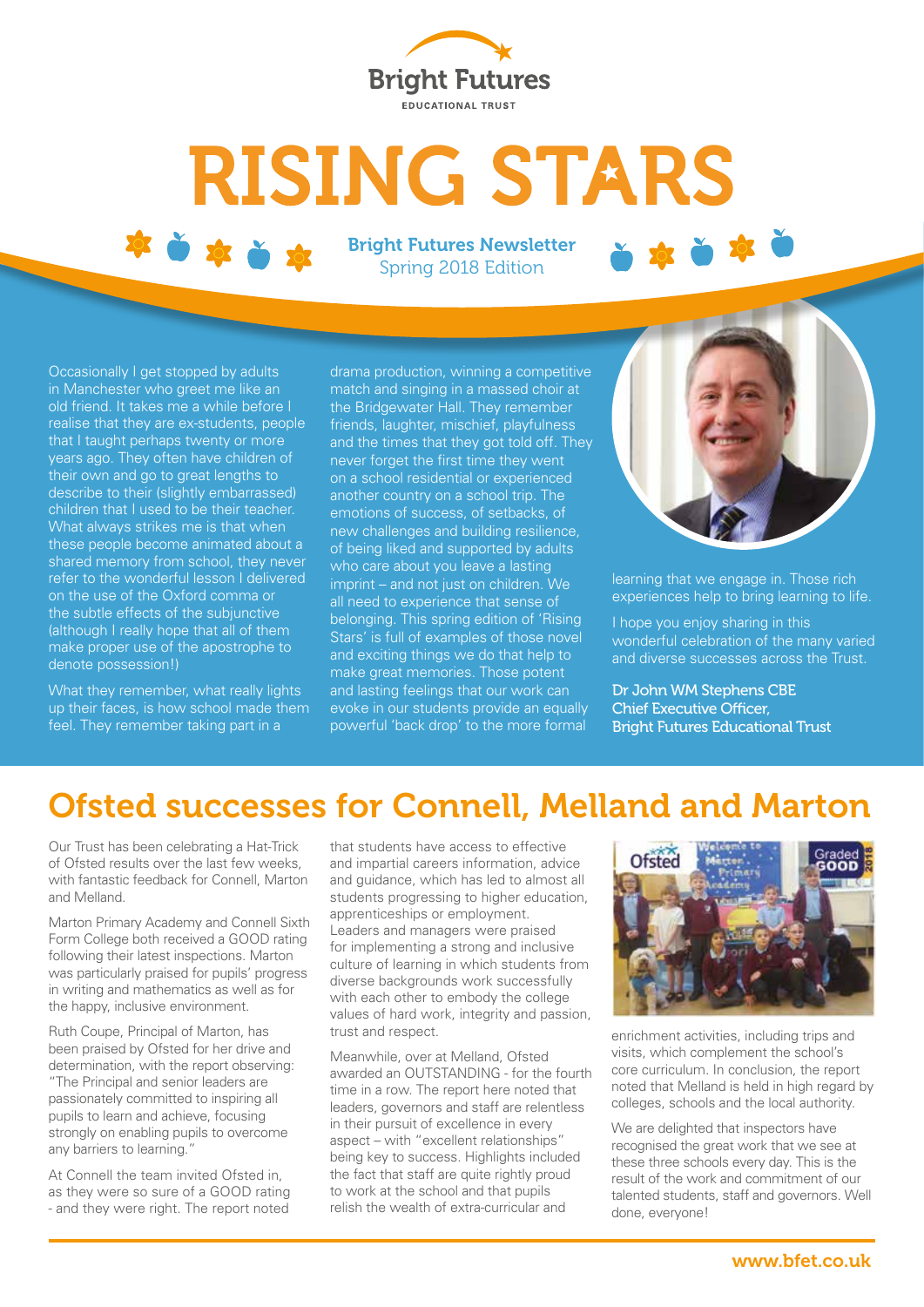\*\*\*\*\*\*\*\*\*\*\*\*\*\*\*

#### TSA pushes pilot scheme to deliver mental and emotional wellbeing in schools

Our TSA (Teaching School Alliance) joined the Youth Sport Trust and some worldclass athletes a few weeks ago, to launch a pilot scheme, endorsed by the Mayor of Greater Manchester, to deliver mental health and emotional wellbeing support in northwest schools.

Greater Manchester Health and Social Care Partnership, the body overseeing the devolution of the area's health and social care budget, is launching this rapid schools pilot, to support the emotional wellbeing of pupils.

Over 30 schools across Greater Manchester will be the first to benefit from specialist support for both pupils and teachers; athletes such as world champion Thai boxer Rachael Mackenzie and former England hockey star, Charlotte Hartley, will be working with pupils across primary and secondary schools together with special educational needs schools



as part of a £134m four-year action plan to help to transform mental health in Greater Manchester.

Lisa Fathers, Director of the Alliance for Learning attended the launch event, joining the Youth Sport Trust, Place2Be and 4nd Street.

# "Together We Are Here"

As art is cut back in schools all over the UK, BFET took a stand - with over 200 of our students taking part in a creative day entitled "Together, We Are Here".

The premise was a day of creative workshops, held at Z Arts Facility in Hulme. It involved a great mix of

children meeting for the first time and getting to know each other through play, workshops, art and music.

supported to build their confidence and reach their full potential; coached in key life skills such as growing their selfesteem, learning creative thinking skills and coping strategies for challenges. The aim is to roll this out in all schools and colleges across Greater Manchester,

We were treated to physical theatre by the students from Altrincham Girls' Grammar School, art and dance from Cedar Mount Academy, drama from Connell Sixth Form College, animations and drama from Melland High School, mosaics from Marton Primary Academy, patchworks from Rushbrook Primary Academy, parades from Stanley Grove Primary Academy

### and songwriting from South Shore

The activities were designed and hosted by the students themselves and were, quite simply, fantastic. We believe that this type of event signifies just what being in a Multi Academy Trust should mean. Our pupils represent the real UK. It was a fascinating, enlightening day celebrating all the diversity of the Northwest. Well done and thankyou to everyone involved.

# Hockey successes

There have been some serious hockey successes in recent weeks at BFET.

Stanley Grove has played in two major tournaments, the first being held at the school itself. One of our teams made it to the Citywide finals, which were held at Manchester High School for Girls. The quality of play was very high but after winning the first game 6-1 and drawing the second game 2-2, the team won their semi final 3-0 and then drew against St Anthonys in a nail-biting final, which ended up going to Golden Goal. The opposition scored after ten minutes so Stanley Grove brought home the Silver. Well played everyone!



The U16s hockey team at AGGS, meanwhile, have also had a busy few months and we are delighted to congratulate them as they have retained the title of U16s County Champions. Well done!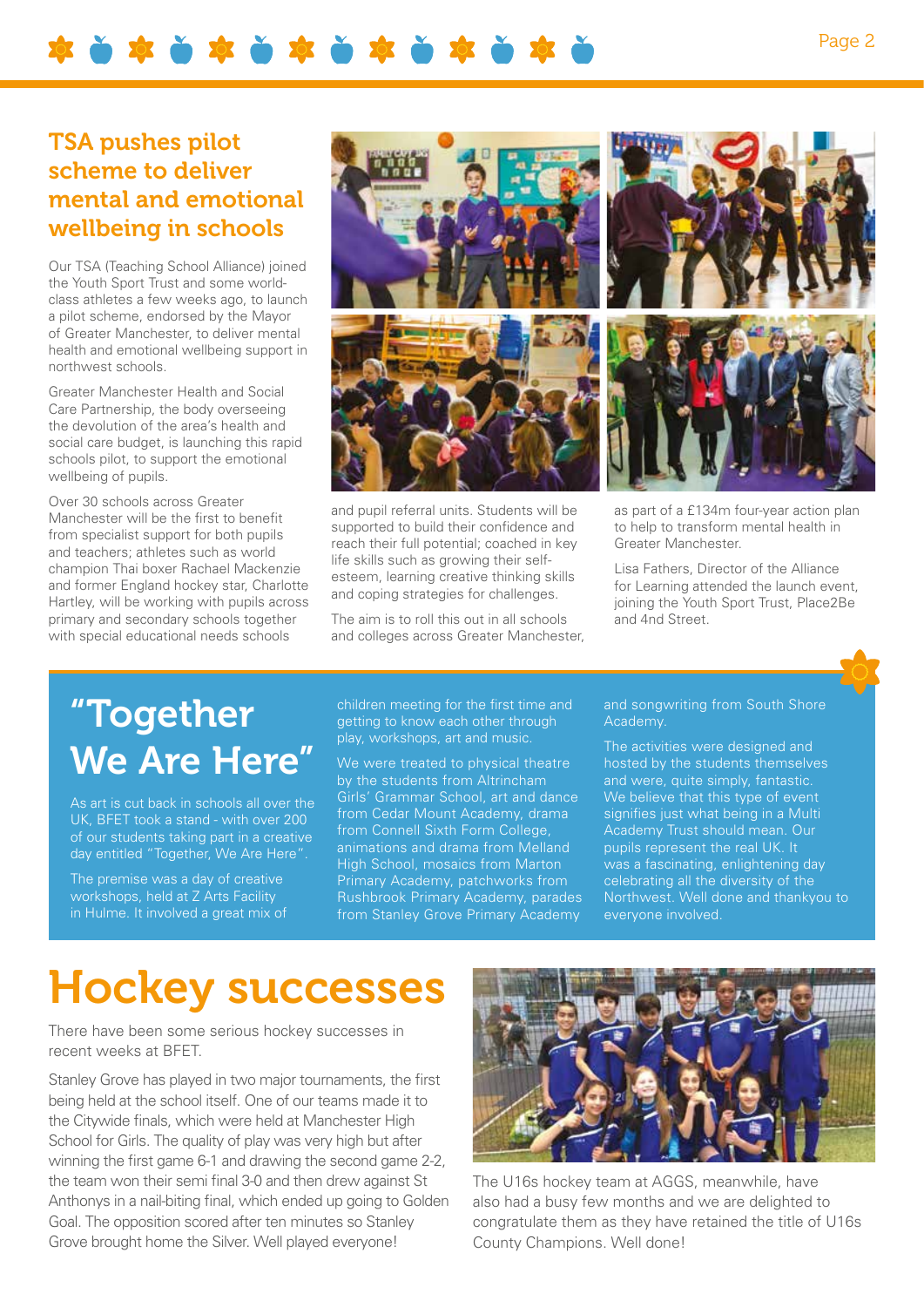

# Melland makes news

Students from Melland have taken part in the BBC School News Report with the school's dedicated news team creating a full report and the whole school joining in activities. Hundreds of schools took part in the annual News Day, simultaneously creating video, audio and text-based news reports, and publishing them on their school websites, linked from the BBC's website. With a visit to MediaCity and talks with news presenters Louise Minchin and Dan Walker, it was an experience to remember.

## World Cup draw at CMA

There was a buzz of excitement and anticipation this week when Cedar Mount had the honour of hosting the fourth round of the Women's FA Cup draw. Pupils packed into the theatre to watch the live event unfold. Year 9 pupils Blumartha and Jainaba completed the envious task of drawing the numbered balls from the infamous velvet bag while Keira Walsh and Georgia Stanway from Man City Women waited anxiously to see who they would face in the next round.

An inspiring Q&A session was followed with a training session with the girls' football team who offered advice on how to tackle, kick, dribble and score a goal. A fantastic day.



#### South Shore does The Toon

A number of students from South Shore Academy enjoyed an experience of a lifetime on Sunday 11th February. They were chosen by the PE Department to attend the football fixture between Newcastle United and Manchester United and a full day of activities hosted by Newcastle United. The students were greeted by the Newcastle United Academy coaches who had organised some excellent



activities, before heading off to St James' Park for some lunch in their hospitality area. Seven of our students then headed off to be ball boys for the day. Not only were they rubbing shoulders with some of the "most expensive footballers in world football", they stood on the pitch during the opening ceremony and were then placed around pitch side during the entire 90 minutes. A fantastic trip.



## BFET goes to Gyhll Head

Ghyll Head Outdoor Education Centre in Windermere was taken over by Rushbrook, Stanley Grove and Cedar Mount recently, when our students arrived for an action-packed few days. As "The Beast from The East" arrived, our team wrapped up warm and took part in rope walking, zip wires, canoeing, hill walking, movie nights, caving, nightwalking – and of course snowball fights. A fantastic time was had by all.